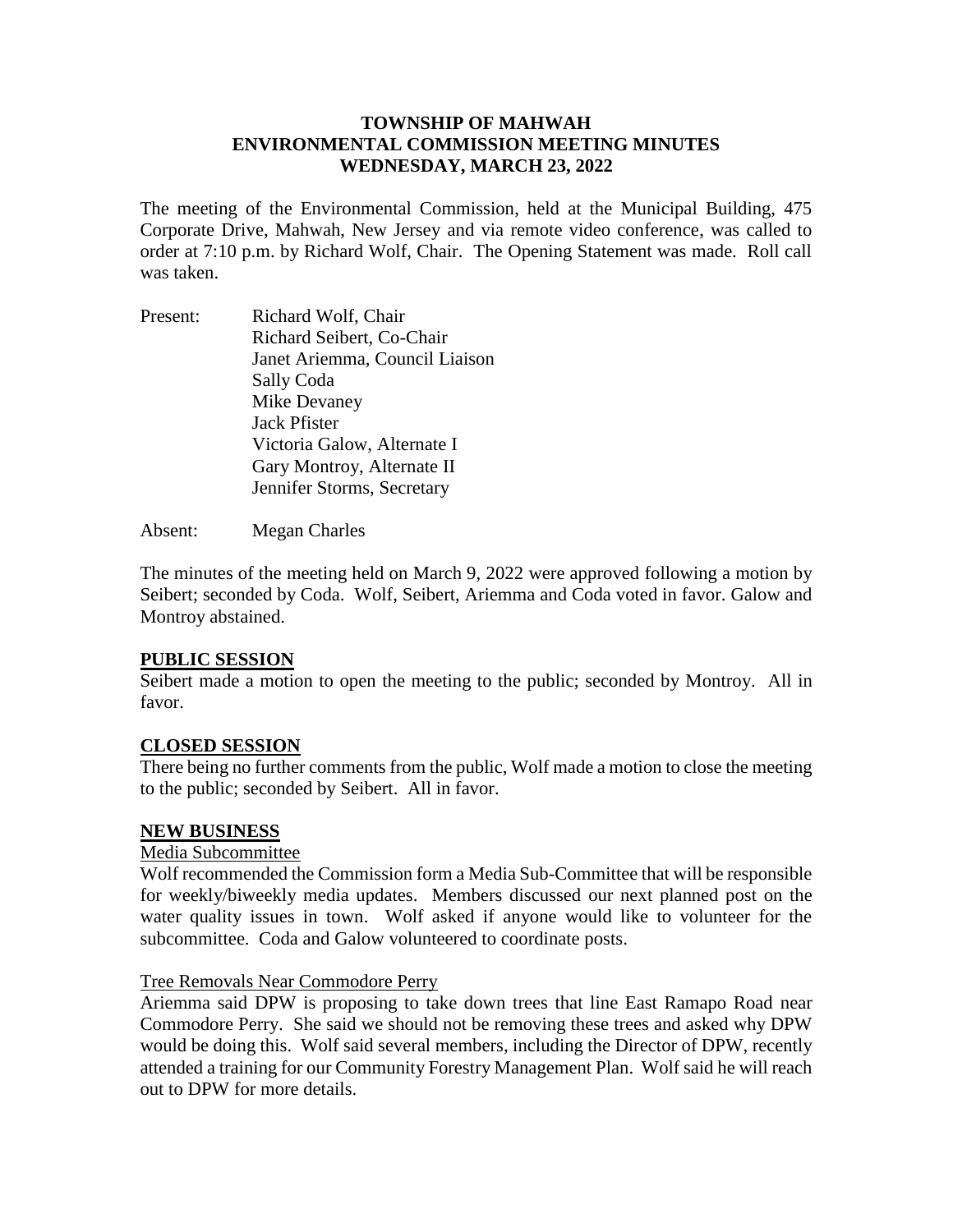### State Funding for Water Remediation

Devaney said the Record today reported that Ridgewood was awarded a \$2.8 million grant to remediate its water system due to the presence of PFOA. He suggested this could be something the Township of Mahwah explores.

#### **OLD BUSINESS**

#### Fyke Road Updates

Members discussed the Fyke Road documents we received last month from the Rio Vista Mahwah Homeowners Association. Catherine Abbott, Property Manager of the RVMHA, was present to take any questions from members.

Wolf said he wanted to have a discussion on how we proceed moving forward, not only with this proposal but with other contaminated sites as well. We approved this application last year, with the expectation that the site would be remediated as the new development was constructed. Coda asked for clarification on what will happen with the development if the developer reapplies. Wolf indicated new applications would go through the same approval process. We will check to confirm if a second application is required to go through the process if there are no changes.

The RVMHA is concerned about the loss of a stream and pond on the property due to contamination issues. Abbott said any prior DEP permits or approvals were not based on accurate information, so the RVMHA has appealed those permits. Abbott asked if we can request proof of environmental remediation when the application comes before us again. They would also like to see formal plans that include the stream on the property. She noted the RVMHA's concerns about proper notice not being given to homeowners within 200 feet of the property.

#### Contaminated Sites Discussion

At a recent meeting, Coda said she would like to start identifying potentially contaminated sites in town. Montroy said if there are specific sites we think should be looked at, we should develop a list and submit it to Planning & Zoning. Members discussed. Coda will send the DEP list to Storms.

### **SITE PLAN REVIEWS**

*Nothing received to date*

## **SOIL MOVEMENT PERMIT APPLICATIONS**

Montroy noted his recusal on all of the applications pending review.

*The following applications were deferred at the Commission's March 9, 2022:*

### **81 Trommel Drive, LLC, 81 Trommel Drive, Block 122, Lot 37, E-BD-216-3322A**

At its March 9, 2022 meeting, the Commission reviewed a Soil Movement Permit Application for a single-story garage addition and driveway expansion, removal of existing shed and deck, construction of new shed, new covered rear deck and covered front porch. No tree preservation plan was submitted. The Commission deferred a vote on this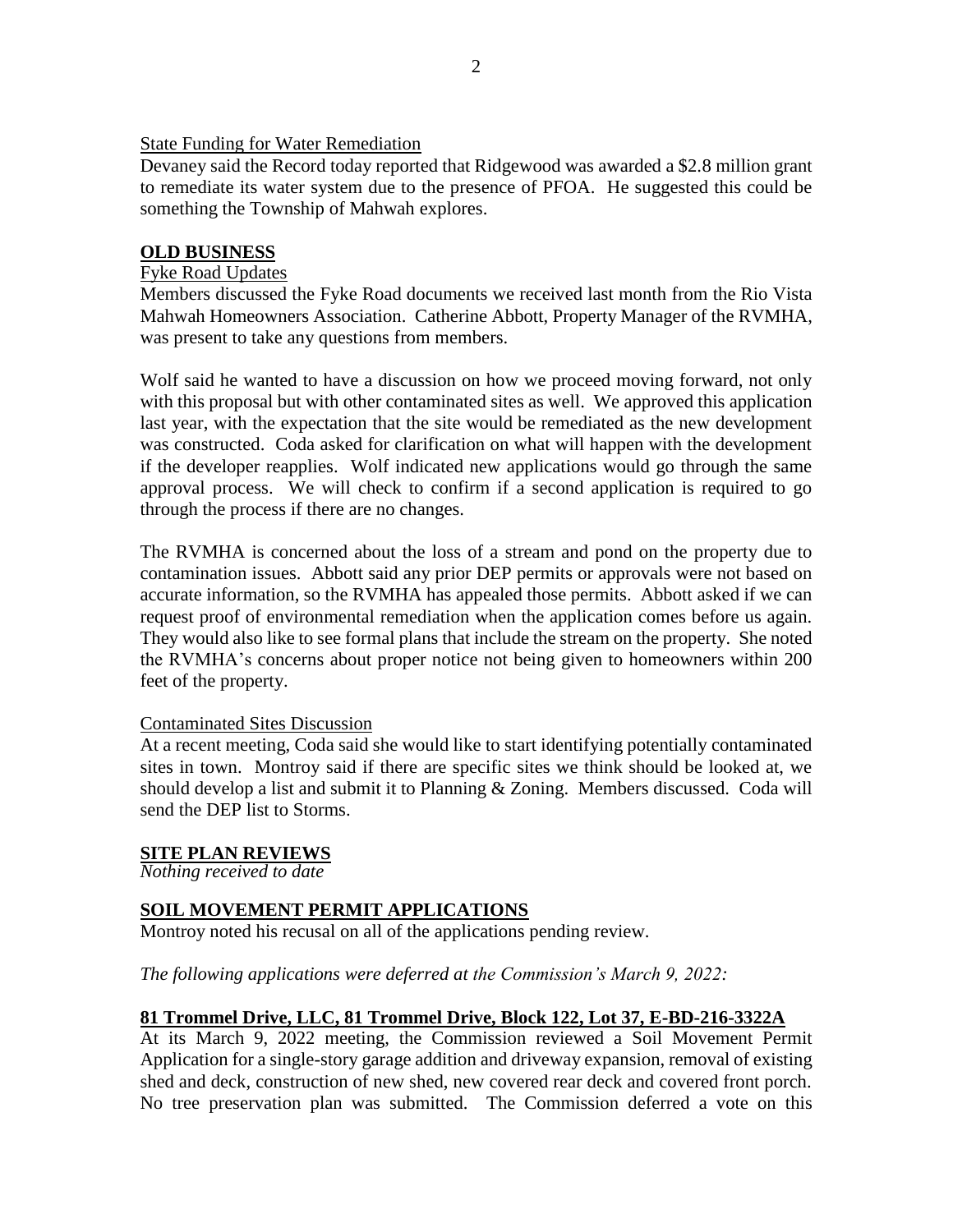application, citing the need for more information from the Planning  $&$  Zoning Department on why the amendment was only submitted after the work was performed. On March 15, the Township Administrator sent an email clarifying why the applicant resubmitted and amended the zoning and soil applications to reflect a new single-family home with improvements as noted on the final as-built.

This application review was accepted following a motion by Devaney; seconded by Wolf. Ariemma, Seibert and Coda also voted in favor. Galow and Pfister abstained. All other members voted in favor.

# **Geiger Road Construction, LLC, 128 Stag Hill Road, Block 9, Lot 2, Docket #1499- 21(S)**

At its March 9, 2022 meeting, the Commission reviewed a Soil Movement Permit Application for the construction of a single-family dwelling on the property. The tree preservation application indicates 20 trees will be removed with 7 replacements. The Commission deferred a vote on this application because members wanted more time to review the site plan. Wolf also noted there was no way to determine tree locations and any steep slope concerns based on the information provided.

Members expressed two concerns: First, the well is about 18 feet below the septic tank, which may pose a health issue. The Board of Health should review these plans. Storms will request more information from the Board of Health.

### *Comments to Administrative Officer*

Tree replacements are also noted to be Callery Pear trees, which we just learned at our CFMP training that this variety is not recommended. We would recommend the applicant not use Callery Pears as replacement trees.

This application review was accepted with the above recommendation following a motion by Pfister; seconded by Wolf. Coda, Galow, Ariemma and Devaney voted in favor. Seibert voted no, citing concerns about the septic plan. All other members voted in favor.

### **NEW APPLICATIONS**

*The following new application was reviewed:*

### **Geiger Road Construction, LLC, 9 Pine Hill Road, Block 11, Lots 5-6, Docket #1500- 21(S)**

The Environmental Commission reviewed a Soil Movement Permit Application for the construction of a single-family dwelling on the property. The Tree Preservation Application indicates 20 trees will be removed with 7 replacements.

Members expressed the same two concerns as for 128 Stag Hill Road: First, the well is about 18 feet below the septic tank, which may pose a health issue. The Board of Health should review these plans.

*Comments to Administrative Officer*